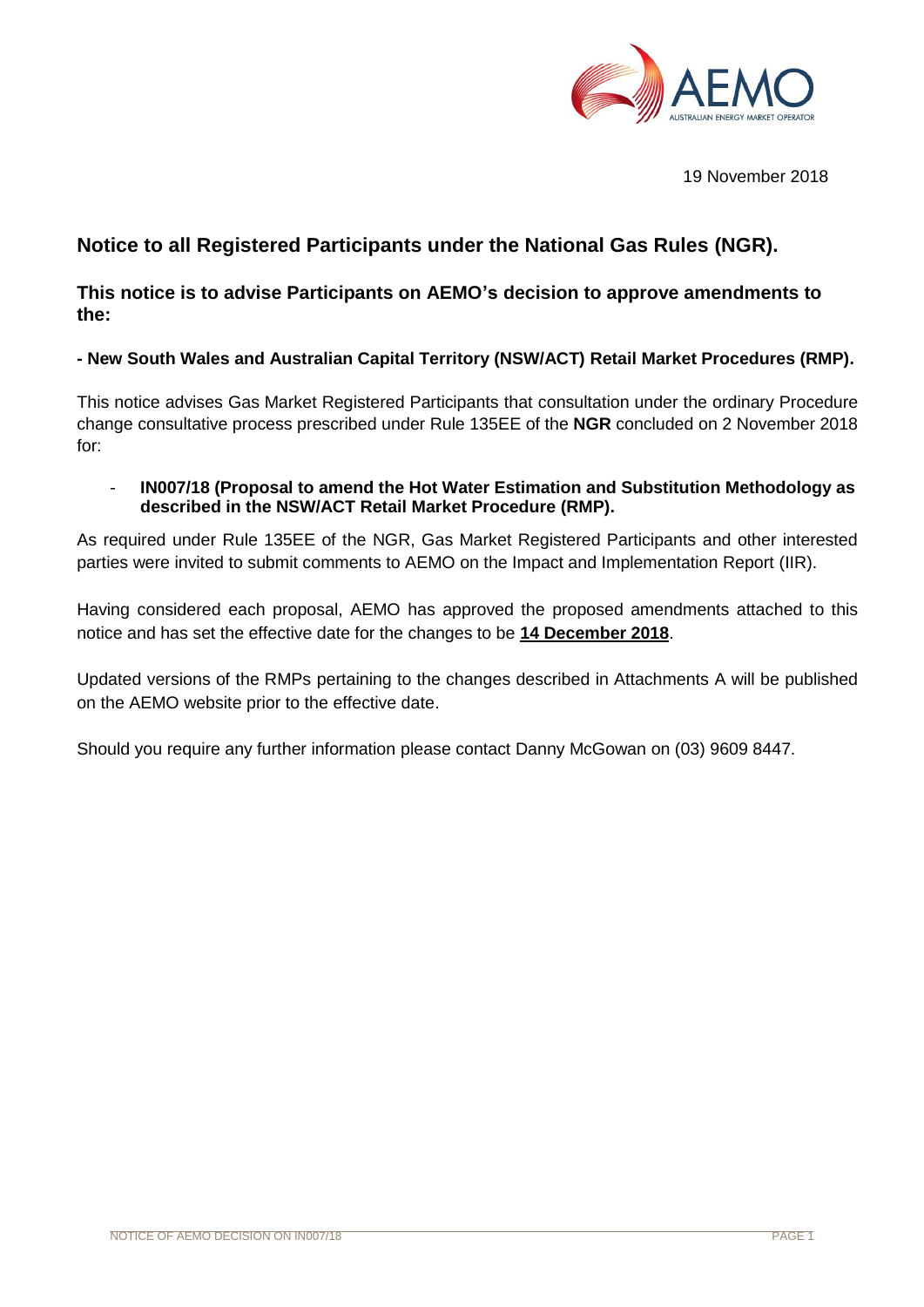## **ATTACHMENT A**

# **Proposed changes: Retail Market Procedures - NSW/ACT** Red strikeout means delete and

blue underline means insert

### **A2.2 Hot Water Meters**

#### $(a)$ **Application**

The estimation of hot water meter readings and consumption utilises the existing methodology applicable in NSW and the ACT for buildings with centralised hot water systems (CHWS). If the scheduled reading of meters (master meters and sub-hot water meters) in a CHWS has been completed with one or more resulting "missed" readings (readings that cannot be obtained due to blocked access, safety hazards, meter fault or other factors), or readings that fail validation, an estimate for each missed or failed reading will be calculated as follows.

#### $(b)$ Method W1: Hot Water Estimation Based on Corresponding Past Year Period

If the meter whose consumption is to be estimated has at least 365 calendar days of validated meter reading history with the same Customer, calculate MJest and Rest, the meter's estimated consumed energy and meter reading index respectively, as follows:

- $(i)$ Examine the meter's reading history for a qualifying corresponding past year period, determined as follows:
	- Calculate Dest, the number of billing days in the period to be  $(A)$ estimated, from the date of the last validated meter reading to the end date of the estimation period.
	- Subtract 365 days from the last validated meter reading (Rprev) and  $(B)$ the estimation period's end date to obtain the corresponding past year period's start and end dates (Dp\_start and Dp\_end),
	- Examine the meter's reading history for a qualifying corresponding  $(C)$ past year period meeting the following criteria:
		- Its start and end dates exactly or closely match Dp start and Dp\_end to within 10 calendar days on either side of Dp\_start and Dp end.
		- The number of billing days Dcpyp in the corresponding past year period must be within plus or minus 10 calendar days of Dest.
		- The meter readings in the corresponding past year period must be validated meter readings.
- $(ii)$ If a qualifying corresponding past year period is found:
	- $(A)$ Calculate the raw metered units (MUraw) from the qualifying corresponding past period standardised to the number of days to be estimated (Dest).
	- Convert MUraw to standard litres (L) by:  $(B)$ 
		- Multiplying MUraw by the meter model's multiplier number.
		- Multiplying the result in (a) by 4.546 to convert from imperial gallons to litres, if the hot water meter is read in imperial units.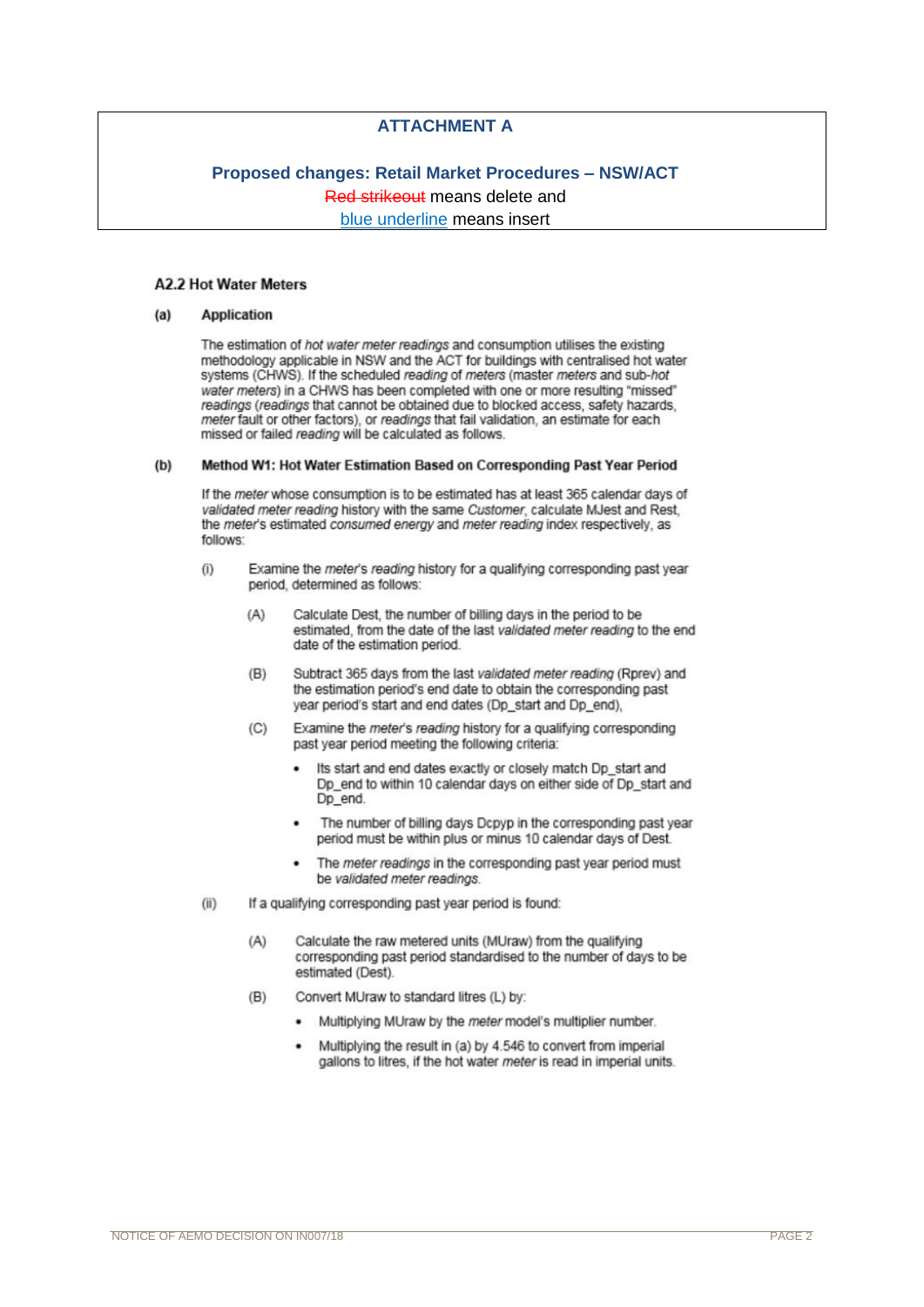- $(iii)$ Calculate the average daily litres (Ld avg) for the qualifying corresponding past year period by dividing L by Dcpyp.
- Multiply Ld\_avq by Dest to obtain the estimated number of litres Lest for the  $(iv)$ estimation period.
- Multiply Lest by CF, the CHWS's common factor (in MJ per litre) in the (V) current reading period, to obtain MJest, the meter's estimation consumed energy.
- $(vi)$ Add Lest to Rorey to obtain Rest, the estimated meter reading index.
- Populate MJest and Rest into the MDN (MeterDataNotification) to be  $(vii)$ provided to the delivery point's current FRO and AEMO.

#### Method W2: Hot Water Estimation Based on Immediately Preceding Period  $(c)$

If the meter whose reading is to be estimated has less than 365 days of validated meter reading history, or a qualifying corresponding past year period is not found. examine the meter's reading history for an immediately preceding period with a validated meter reading that is an actual meter reading. If such a reading is found:

- $(i)$ Retrieve the preceding period's meter reading (Rprev), raw metered units (MUraw) and number of billing days (Dprev).
- $(ii)$ Convert MUraw to standard metered units (L) by:
	- $(A)$ Multiplying MUraw by the meter model's multiplier number.
	- $(B)$ Multiplying the result in (a) by 4.546 to convert from imperial gallons to litres. if the meter is a hot water meter reading in imperial units.
- $(iii)$ Calculate the litres (Ld avg) by dividing L by Dprev.
- Calculate the estimated litres (Lest) by multiplying Ld\_avg by Dest.  $(iv)$
- Adjust Lest to reflect seasonality (higher gas usage in cold months, lower in  $(v)$ warm months):
	- Multiply Lest by 0.50-0.70 if the last bill was Aug/Sep/Oct.  $(A)$
	- $(B)$ Divide Lest by 4,50-1,25 if the last bill was in Jun/Jul/Nov/Dec.
	- Multiply Lest by 2.00-1.40 if the month of the estimate-to is  $(C)$ Aug/Sep/Oct.
	- Multiply Lest by 4.50-1.30 if the month of the estimate to is  $(D)$ Jun/Jul/Nov/Dec
- Multiply Lest by CF, the CHWS's common factor (in MJ per litre) in the  $(vi)$ current reading period, to obtain MJest, the meter's estimated consumed energy.
- Add Lest to Rprev to obtain Rest, the estimated meter reading index.  $(vii)$
- $(viii)$ Populate MJest and Rest into the MeterDataNotification to be provided to the delivery point's current FRO and AEMO.

#### Method W3: Where Methods W1 and W2 cannot be applied  $(d)$

If the meter whose consumption is to be estimated has (a) less than 365 calendar days of validated meter reading history with the same customer, or (b) its reading in the immediately preceding period is not validated, AND (c) the scheduled read of all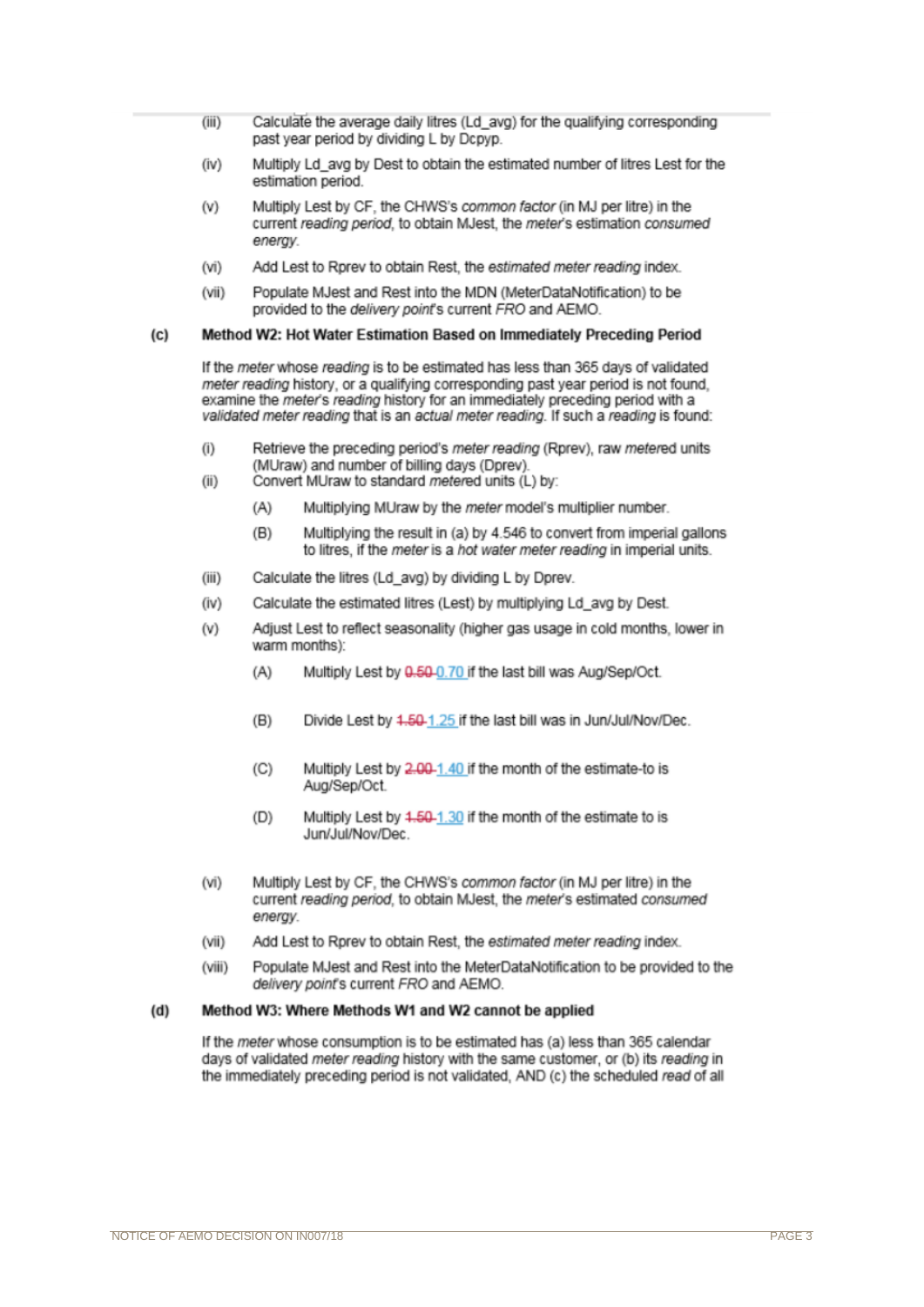meters in the CHWS has been completed (whether readings have been successfully obtained or otherwise for all meters in the CHWS), for any meter whose reading was not successfully obtained or failed validation, calculate MJest and Rest. the meter's estimated consumed energy and meter reading index, using the following steps:

 $(i)$ Calculate Li est, meter i's estimated litres, as:

> Li est = min (Average litres of sub-meters with validated meter readings, Average "residual" litres of sub-meters without validated meter readings) Li est = min (  $(\Sigma L)$  validated / Nvalidated ), ((LHW master -  $\Sigma L$  validated ) / Nest)) Where:

- Ri est is the meter reading to be estimated for sub-hot water meter i.
- Ri prev is meter i's previous validated meter reading.
- Li est is the metered units in litres to be estimated for meter i.
- Li validated is the validated metered units in litres of sub-hot water meter i.
- LHW master is the number of metered units in litres measured by the CHWS's master hot water meter for the period to be estimated.
- N is the total number of sub-hot water meters in the CHWS.
- Nest is the number of sub-hot water meters in the CHWS that failed validation and require estimation in the current reading period.
- Nvalidated is the number of sub-meters in the CHWS with validated readings in the current reading period.
- $N =$  Nvalidated + Nest and 0<= Nvalidated . Nest <= N.

If a master hot water meter does not exist in the CHWS, then Li est = Average litres of sub-meters with validated readings  $=\overline{\Sigma}$ Li validated / Nvalidated

 $(ii)$ Calculate Ri est the estimated meter reading index, as:

 $Ri$  est = Li est + Ri prev

- Multiply Li est by CF, the CHWS's common factor (in MJ per litre) in the  $(iii)$ current reading period, to obtain MJi est, the meter's estimated consumed energy.
- Populate MJi est and Ri est into the MeterDataNotification to be provided to  $(iv)$ the FRO and AEMO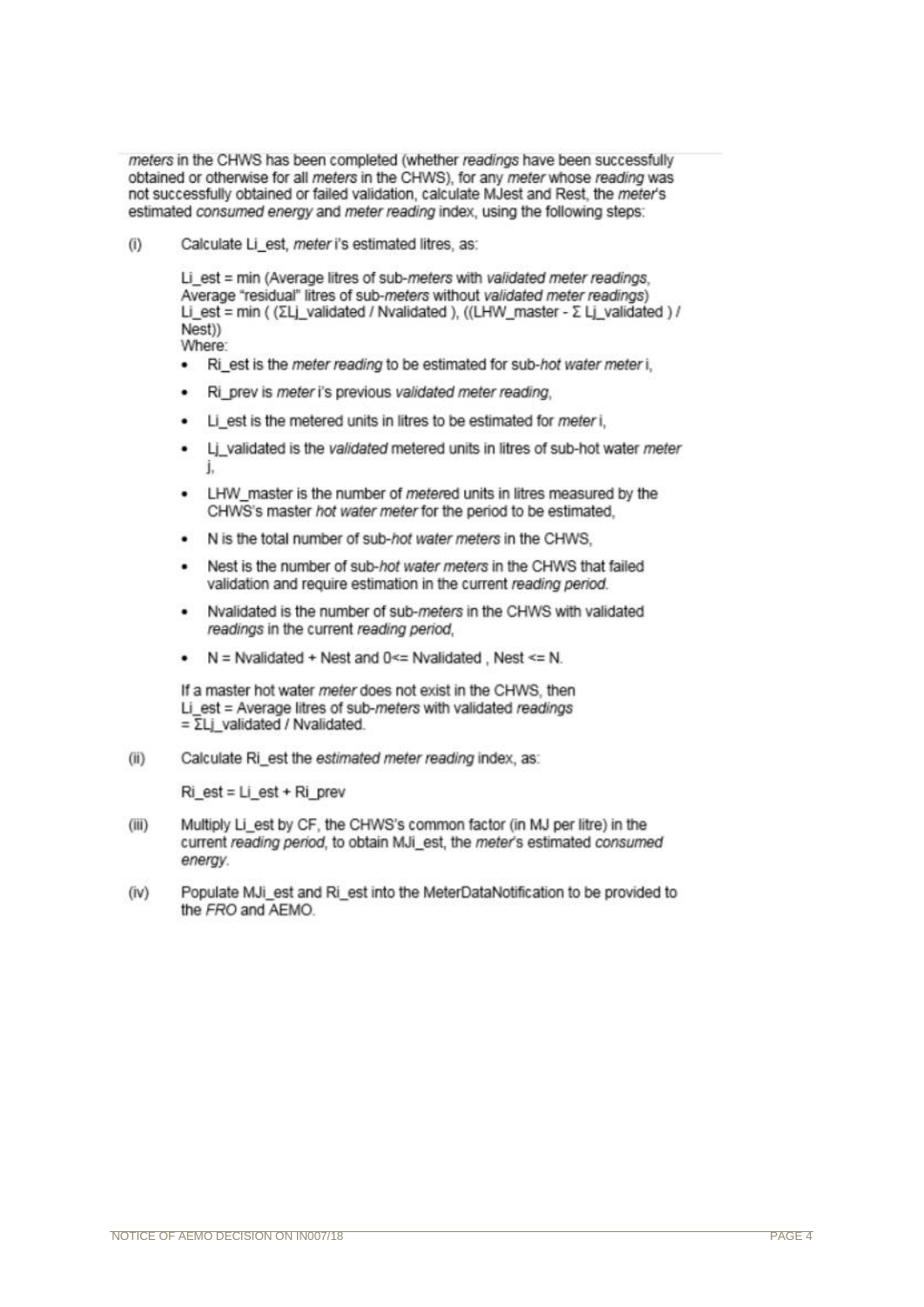### **A3.3 Hot Water Meters**

#### **Application**  $(a)$

The substitution of hot water meter readings and consumption utilises the existing methodology applicable in NSW and the ACT for buildings with centralised hot water systems (CHWS). If the scheduled reading of meters (master meters and sub-hot water meters) in a CHWS has been completed with one or more resulting "missed" readings (readings that cannot be obtained due to blocked access, safety hazards meter fault or other factors), or readings that fail validation, an estimate for each missed or failed reading will be calculated as follows.

#### $(b)$ Method W1: Hot Water Substitution Based on Corresponding Past Year Period

If the meter whose consumption is to be substituted has at least 365 calendar days of validated meter reading history with the same Customer, calculate MJest and Rest the meter's substituted consumed energy and meter reading index respectively, as follows:

- $(1)$ Examine the meter's reading history for a qualifying corresponding past year period, determined as follows:
	- Calculate Dest, the number of billing days in the period to be  $(A)$ substituted, from the date of the last validated meter reading to the end date of the substitution period.
	- $(B)$ Subtract 365 days from the last validated meter reading (Rprey) and the substitution period's end date to obtain the corresponding past year period's start and end dates (Dp\_start and Dp\_end),
	- Examine the meter's reading history for a qualifying corresponding  $(C)$ past year period meeting the following criteria:
		- Its start and end dates exactly or closely match Dp start and Dp end to within 10 calendar days on either side of Dp start and Dp end.
		- The number of billing days Dcpyp in the corresponding past year period must be within plus or minus 10 calendar days of Dest.
		- The meter readings in the corresponding past year period must be validated meter readings.
- $(ii)$ If a qualifying corresponding past year period is found:
	- $(A)$ Calculate the raw metered units (MUraw) from the qualifying corresponding past period standardised to the number of days to be substituted (Dest).
	- $(B)$ Convert MUraw to standard litres (L) by:
		- Multiplying MUraw by the meter model's multiplier number.
		- Multiplying the result in (a) by 4.546 to convert from imperial gallons to litres, if the hot water meter is read in imperial units.
- $(iii)$ Calculate the average daily litres (Ld avg) for the qualifying corresponding past year period by dividing L by Dcpyp.
- Multiply Ld avg by Dest to obtain the substituted number of litres Lest for the  $(iv)$ substitution period.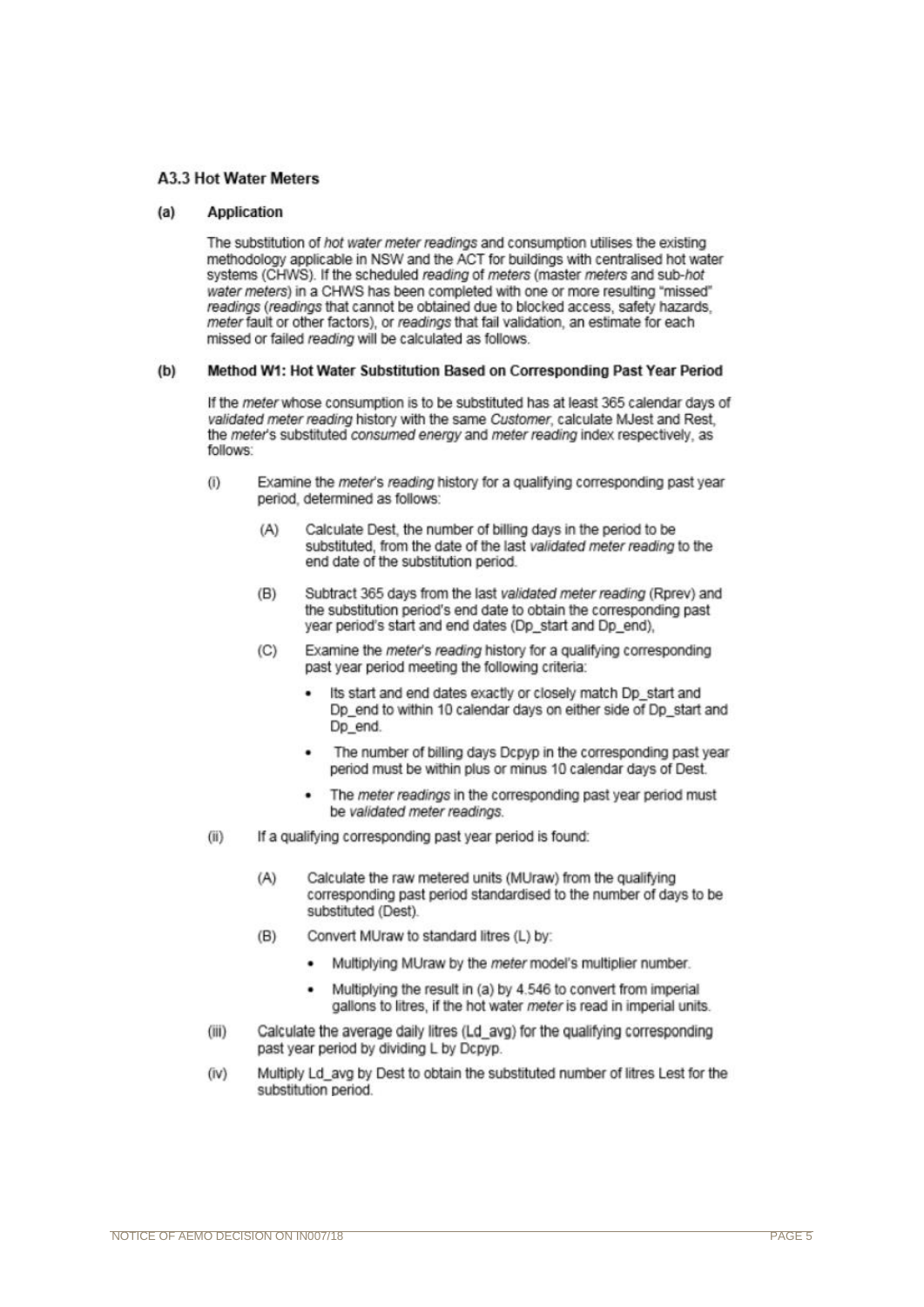- Multiply Lest by CF, the CHWS's common factor (in MJ per litre) in the  $(V)$ current reading period, to obtain MJest, the meter's substituted consumed energy
- Add Lest to Rprev to obtain Rest, the substituted meter reading index.  $(vi)$
- Populate MJest and Rest into the MDN (MeterDataNotification) to be  $(vii)$ provided to the delivery point's current FRO and AEMO.

#### Method W2: Hot Water Substitution Based on Immediately Preceding Period  $(c)$

If the meter whose reading is to be substituted has less than 365 days of validated meter reading history, or a qualifying corresponding past year period is not found, examine the meter's reading history for an immediately preceding period with a validated meter reading that is an actual meter reading. If such a reading is found:

- $(iii)$ Retrieve the preceding period's meter reading (Rprev), raw metered units (MUraw) and number of billing days (Dprev).
- Convert MUraw to standard metered units (L) by:  $(iv)$ 
	- $(A)$ Multiplying MUraw by the meter model's multiplier number.
	- Multiplying the result in (a) by 4.546 to convert from imperial gallons  $(B)$ to litres, if the meter is a hot water meter reading in imperial units.
- $(iii)$ Calculate the litres (Ld avg) by dividing L by Dprev. (iv) Calculate the substituted litres (Lest) by multiplying Ld avg by Dest.
- Adjust Lest to reflect seasonality (higher gas usage in cold months, lower in  $(v)$ warm months):
	- Multiply Lest by 0.50-0.70 if the last bill was Aug/Sep/Oct.  $(A)$
	- $(B)$ Divide Lest by 4,50-1,25 if the last bill was in Jun/Jul/Nov/Dec.
	- $(C)$ Multiply Lest by 2.00-1.40 if the month of the estimate-to is Aug/Sep/Oct.
	- $(D)$ Multiply Lest by 4.50-1.30 if the month of the estimate to is Jun/Jul/Nov/Dec.
- Multiply Lest by CF, the CHWS's common factor (in MJ per litre) in the  $(vi)$ current reading period, to obtain MJest, the meter's substituted consumed energy
- $(vii)$ Add Lest to Rprev to obtain Rest, the substituted meter reading index.
- Populate MJest and Rest into the MeterDataNotification to be provided to the  $(viii)$ delivery point's current FRO and AEMO.

#### $(d)$ Method W3: Where Methods W1 and W2 cannot be applied

If the meter whose consumption is to be substituted has (a) less than 365 calendar days of validated meter reading history with the same customer, or (b) its reading in the immediately preceding period is not validated. AND (c) the scheduled read of all meters in the CHWS has been completed (whether readings have been successfully obtained or otherwise for all meters in the CHWS), for any meter whose reading was not successfully obtained or failed validation, calculate MJest and Rest, the meter's substituted consumed energy and meter reading index, using the following steps:

 $(v)$ Calculate Li est, meter i's substituted litres, as: